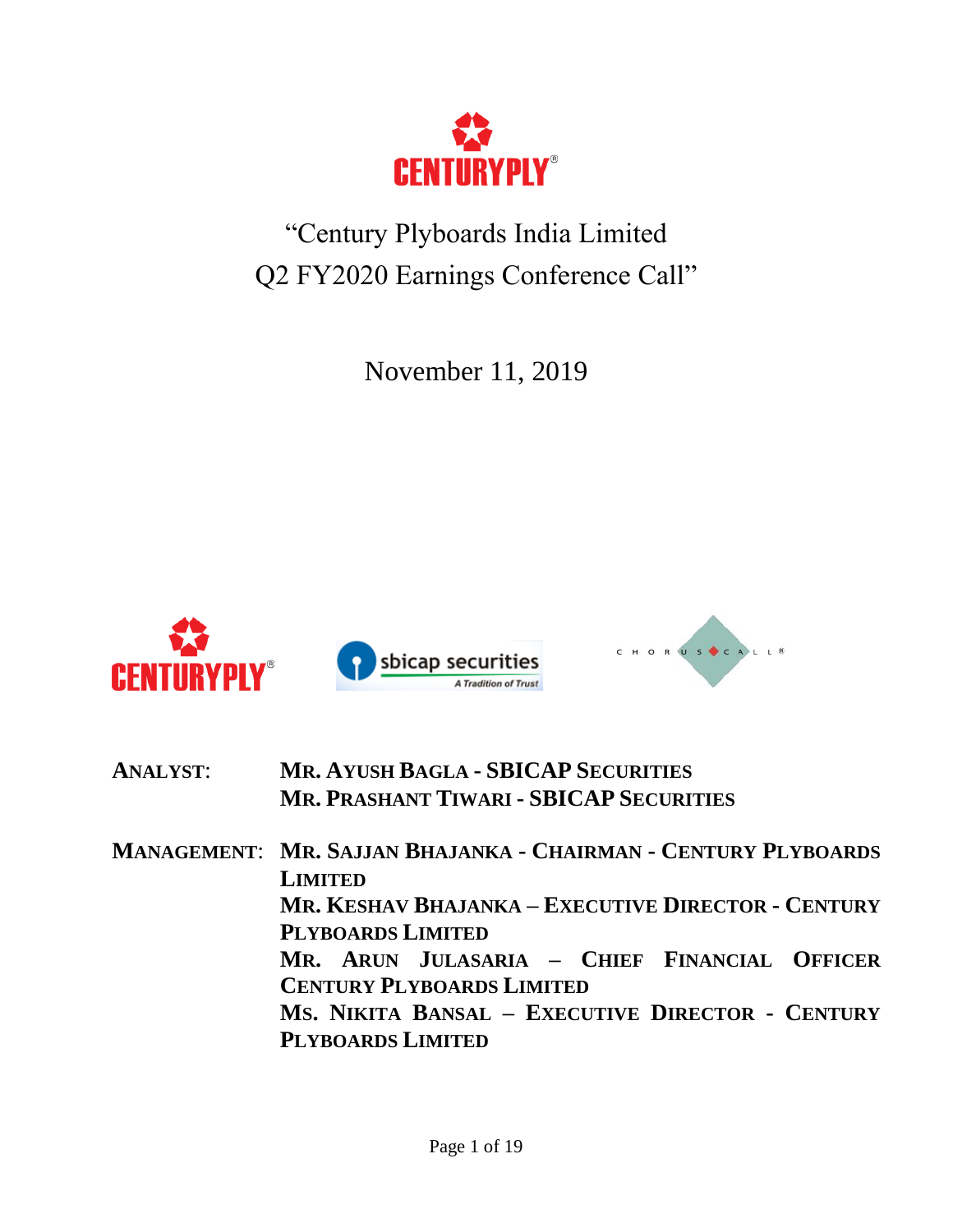

- **Moderator:** Ladies and gentlemen, good day, and welcome to the Century Plyboards Limited Q2 FY2020 Earnings Conference Call hosted by SBICAP Securities Limited. As a reminder, all participant lines will be in the listen-only mode and there will be an opportunity for you to ask questions after the presentation concludes. Should you need assistance during the conference call, please signal an operator by pressing "\*" then "0" on your touchtone phone. Please note that this conference is being recorded. I now hand the conference over to Mr. Prashant Tiwari from SBICAP Securities Limited. Thank you, and over to you, Sir!
- **Prashant Tiwari:** Hello everybody. First we would like to thank Century Ply management to let us host this call for them. From the management today we have Mr. Sajjan Bhajanka, Chairman, Mr. Keshav Bhajanka; Executive Director and Mr. Arun Julasaria, CFO.

I would now ask Sajjan to please take the call forward. Sajjan ji please.

**Sajjan Bhajanka:** Thank you Prashant. Good afternoon friends. I am Sajjan Bhajanka, Chairman of the company. I am accompanied by Keshav Bhajanka our Executive Director, Nikita Bansal Executive Director, and Mr. Arun Julasaria, our CFO. We welcome you all to second quarter results call of CenturyPly.

> We have grown strength to strength despite not very good economic scenario which all of you are aware of. Our revenues and margins have improved significantly, and this performance is shown in Q2 numbers. Plywood segment is still under pressure and we are seeing flattish performance here. We have full faith in this segment, our ILP program launched in three of the branches had shown fantastic improvement in the plywood numbers, and however, it is yet to be implemented across the country. Secondly, real estate sector growth is anticipated in times to come which will help in growing in business of this kind substantially. Introduction of GST, particularly the implementation of the GST and corrective reforms will certainly deliver robust growth in times to come.

> In laminate division, we have seen exceptional growth as well as significant improvements in margins. This quarter was the best performing quarter for laminate division and we expect much robust performance in this division in quarters to come. Our new venture of MDF and particleboard have reached the optimum and best capacity utilization. The result is, we are achieving desired topline and very good operational margins. Both the divisions are performing well. Recently company is working on some new age PVC products. PVC edge raw material is picking up very fast in building material category. For example, PVC boards, WPC boards, PVC laminates and many more products. We have already introduced PVC boards in the market and getting very good response. We plan to expand our presence and portfolio in this category. The company is also contemplating to establish manufacturing facilities in these new age panel products, once the desired sales levels are achieved.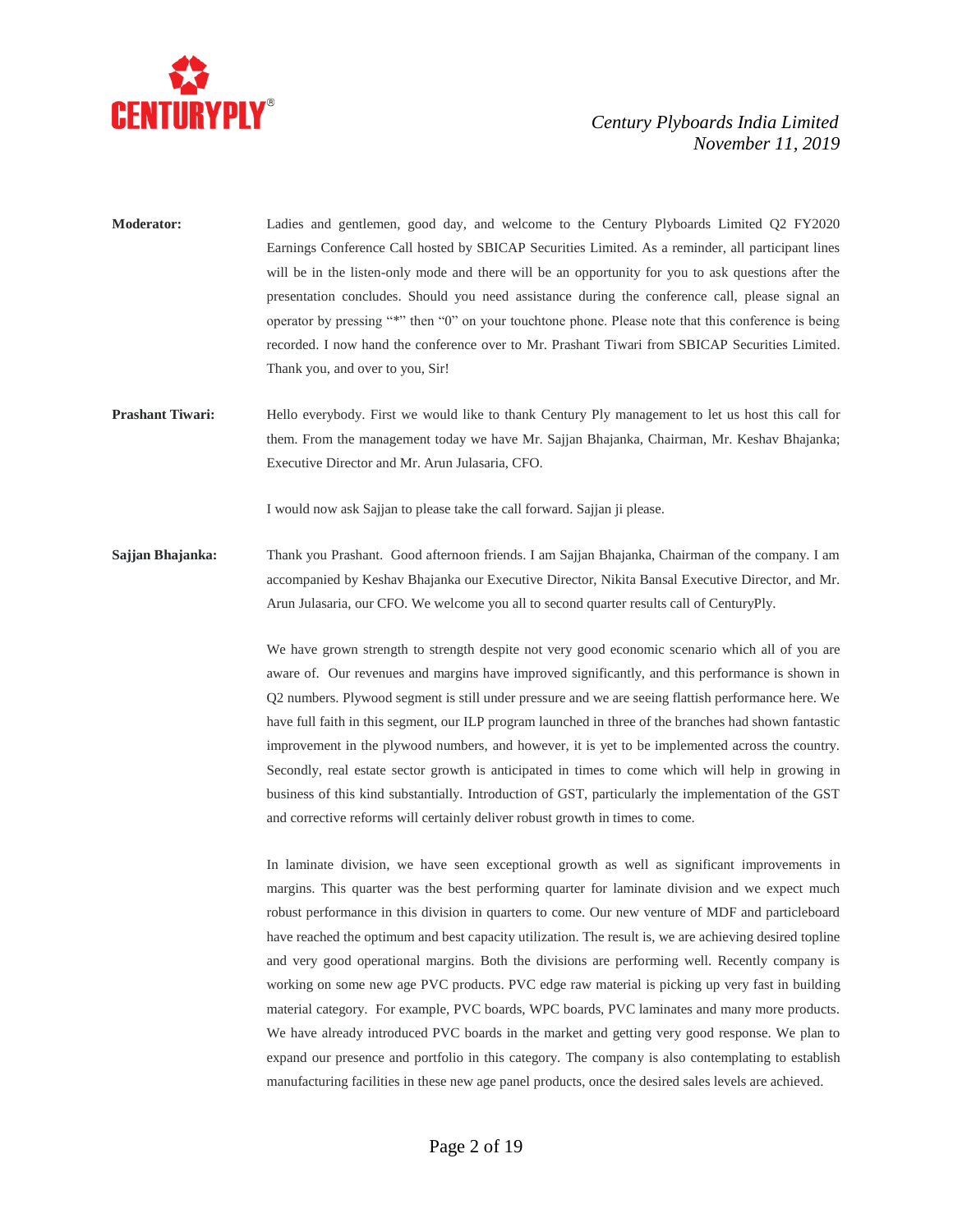

These are products of future and would increasingly contribute to our topline.

CFS division has faced issues to new competition, and it will take a year or two to absorb the capacity which is newly introduced and performance to come back to normal. The GDP of West Bengal is one of the best in India due to its lower base and it will certainly reflect in our CFS division.

On forex front, our forex exposure was hedged as on September 30, 2019 and we will take suitable measures in future to counter forex risk as and when needed. Now I had over to our CFO, Mr. Arun Julasaria to take you with key financial data for current quarter, post which we are open for questions and answers session. Thank you.

# **Arun Julasaria:** Good afternoon, ladies and gentlemen this is Arun Julasaria CFO of the company. First of all, I will like to mention customary disclaimer that this concall is just to discuss company's historical numbers and future outlook. In no way this should be construed as invitation to invest in the company. The results for the quarter, along with detailed analysis presentation is already mailed to you and also posted on stock exchanges and company websites. So I will not take much of your time and take you through the basic numbers and macros.

Comparing Y-o-Y results, our net revenue including other operating income for the quarter has increased by 4% from 564 Crores to 589 Crores. Blended EBITDA margins increased significantly from 13.3% to 17.2%. At PBT level company made a profit 73.49 Crores which is higher by 52% last year in the same period. Profit after tax increased from 37.8 Crores to 52.15 Crores showing a growth of 38%. Quarter-on-quarter total revenue increased by 3% from 573.7 Crores to 589.3 Crores. Our EBIT margins from 16.3%, to 17.2%. Profit after tax increased from 48.14 Crores to 52.14 Crores so an increase of 8%.

On tax front as we are having carried forward MAT credit so we are continuing the old system of normal tax. Now coming to segments, plywood segments both on year-on-year and quarter-on-quarter basis remained almost flat. However EBITDA margins show a bit improvement to 15.5%. Laminate segment there was volume growth of 22% year-on-year basis and there was significant improvement in EBITDA margins which now stood at 14.5% compared to 8% in Q2 last year and 10.5% in Q1 this year.

MDF plant is operating optimally and revenue for the period was 77.69 Crores which is up by 27% year-on-year. EBITDA margins are also at 22.3%. In October month, our MDF plant has made a record production, particle board plant has shown good performance although there was slight reduction in revenue year-on-year basis. The revenue for the quarter are 26.19 Crores. EBITDA margins improved significantly to 29.7%. All the ratio company has shown improvement and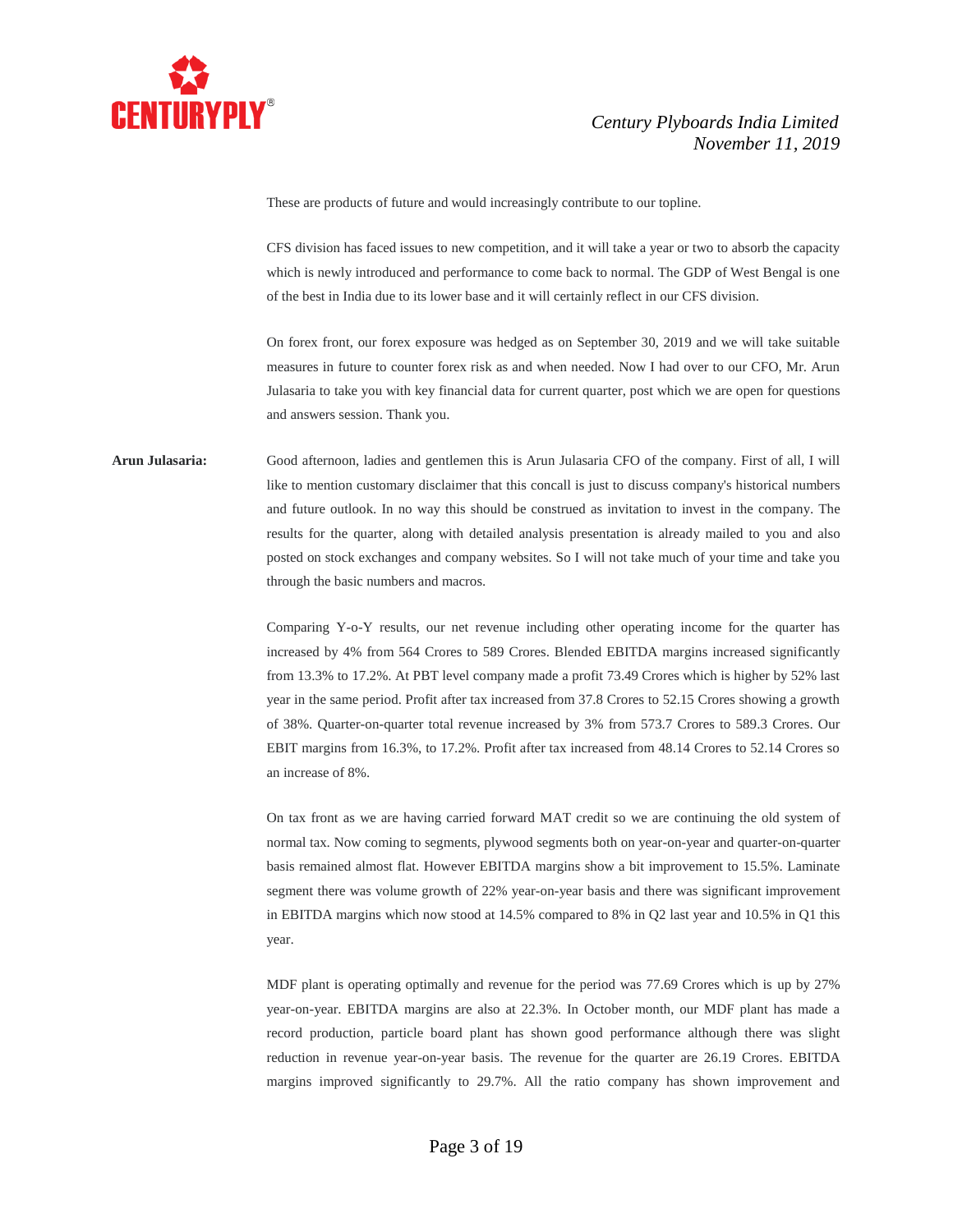

working capital was stable. On debt side we are not taking major Capex, company is still very low geared, the long-term debt equity ratio merely 0.11, as against 2 which is accepted by our bankers.

With these words, I open this conference call for questions and answers. The promoters of the company are in call, I will request you focus more on quality questions. Queries related to number etc., can always be made to myself or Mr. Rathi separately. Thank you.

**Moderator:** Thank you very much. We will now begin the question and answer. We take the first question from the line of Sonali Salgaonkar from Jeffreys. Please go ahead.

**Sonali Salgaonkar:** Sir thank you for the opportunity, so my question is pertaining more so to the industry, so just wanted to understand how is the demand dynamics right now, particularly also in tandem with the capacity that you supplied both MDF and plywood, and your comments on the competitive scenario?

- **Sajjan Bhajanka:** Demand on both the products, MDF and plywood is growing steadily in the country. We have to go a long way to reach the levels of the developed world and developing world. I will give a synopsis, in India now combined production of MDF and particleboard is around 2 to 2.2 million cubic meter per annum, one million each and plywood production is around 10 million cubic meters whereas China production plywood sales 200 million cubic meter and MDF is around 50 million cubic meter and particleboards is around 35 million cubic meter so there is no comparison although we are competing in the population, so I think there would be robust growth in the both the segments MDF and particleboard and with the popularity of the readymade furnitures because these both the products are just abundantly used as in readymade furnitures and MDF has started replacing thinner plywood as well like 3 mm and 4 mm plywood now more and more people, they have started using MDF instead of plywood, but overall plywood sales also growing because in China we have seen when we compare all 3 products so in China the growth of plywood was the highest in last 10 years, although there was happy growth in MDF and particleboard, so in India also we expect the same pattern and it little different than Europe. In Europe MDF and particleboard substantially replaced plywood so the use of plywood in their total panel products substantially declined and it is dominated by MDF and particleboard, but in China it is not so, plywood is growing steadily and in India we hope the same pattern would be followed.
- **Sonali Salgaonkar:** Sir if I may ask which segment exactly are you expecting majority of the demand to come in so example the premium or the mass segment because as we understand over the past few quarters you have been sighting that you know the higher proportion of demand that you have seen is particularly emanating from the mass premium segment?
- **Sajjan Bhajanka:** I am talking as a whole, like organized and unorganized all together, so obviously due to GST and other there is some migration from unorganized to organized, so there maybe little better growth in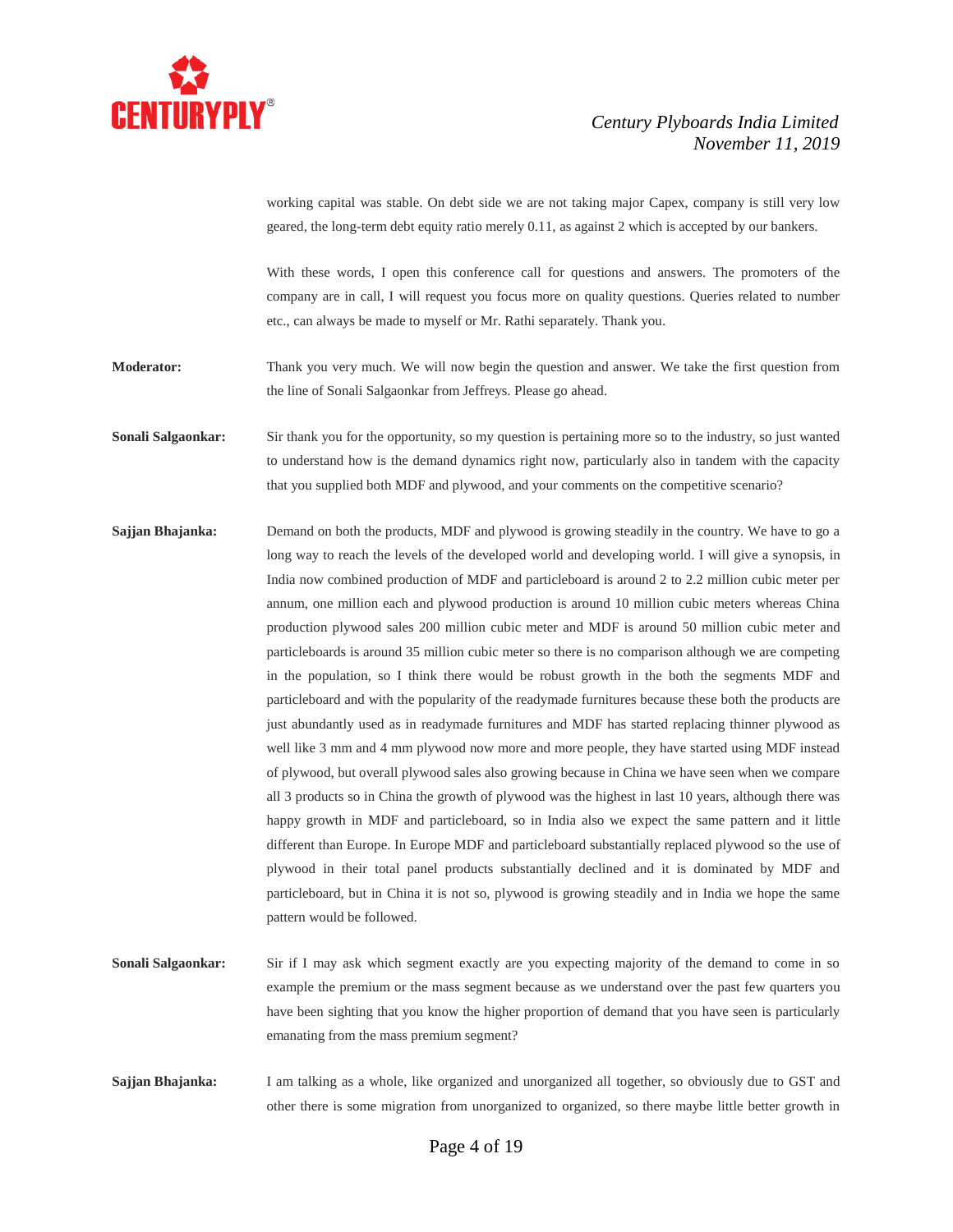

|                           | organized sector and as far as particleboard and MDF it is mostly in organized sector only.                                                                                                                                                                                                                     |
|---------------------------|-----------------------------------------------------------------------------------------------------------------------------------------------------------------------------------------------------------------------------------------------------------------------------------------------------------------|
|                           | Particleboard yes there are various levels some small units are also there, but by and large these                                                                                                                                                                                                              |
|                           | products are likely to grow and for near future the growth in particleboard and MDF is likely to be                                                                                                                                                                                                             |
|                           | little more than the growth in plywood.                                                                                                                                                                                                                                                                         |
| Sonali Salgaonkar:        | Sir my last question is pertaining to the exports and do we see realization bottoming out there?                                                                                                                                                                                                                |
| Sajjan Bhajanka:          | I beg your pardon, it is about which product?                                                                                                                                                                                                                                                                   |
| <b>Sonali Salgaonkar:</b> | Export.                                                                                                                                                                                                                                                                                                         |
| Keshav Bhajanka:          | This is Keshav here, we only export laminates so MDF and particleboard we are have not exported,<br>they have just done a trial shipment to Sri Lanka that too very recently, just to see the viability of<br>export. In laminate export is healthy and I think it should be growing at about 15% year-on-year. |
| <b>Sonali Salgaonkar:</b> | Got it that is from my side.                                                                                                                                                                                                                                                                                    |
| Moderator:                | Thank you. We take the next question from the line of Achal Lohade from JM Financial. Please go<br>ahead.                                                                                                                                                                                                       |
| <b>Achal Lohade:</b>      | Just wanted to check, you said in the comment that MDF and ply is growing steadily however if I see                                                                                                                                                                                                             |
|                           | our plys has been under pressure for a while for the last 2-3 quarters now while MDF has also seen                                                                                                                                                                                                              |
|                           | double digit decline in this quarter, just wanted to understand what is happening on these two at the<br>company level Sir?                                                                                                                                                                                     |
| Keshav Bhajanka:          | With regards to MDF I do not think there is any decline. I think you looking at quarter-on-quarter                                                                                                                                                                                                              |
|                           | whereas for MDF the second quarter is always poor. What happens is during the monsoon season                                                                                                                                                                                                                    |
|                           | MDF being a product that is very, very susceptible to water and that is not transported in the fully                                                                                                                                                                                                            |
|                           | packed form especially from the dealers to the retailers, the product category as a whole experience a                                                                                                                                                                                                          |
|                           | decrease, so in MDF we are growing steadily and we will continue to do so. Also I think what the                                                                                                                                                                                                                |
|                           | chairman was referring to was a long term prospect of plywood. Of course the actions that the                                                                                                                                                                                                                   |
|                           | government has taken, there is a lot of short-term pain in the system and that is being felt by all                                                                                                                                                                                                             |
|                           | product category including plywood. The only reason that MDF as a whole continues to grow is                                                                                                                                                                                                                    |
|                           | because of substitution of plywood. The lower end of plywood is being substituted by MDF as such                                                                                                                                                                                                                |
|                           | MDF as a category is increasing in size whereas for plywood even though there is no growth in the                                                                                                                                                                                                               |
|                           | market, we have been able to maintain our numbers and going forward I am sure that as growth revise<br>then we shall be able to take the maximum advantage.                                                                                                                                                     |
|                           |                                                                                                                                                                                                                                                                                                                 |

**Achal Lohade:** Thanks for the explanation Keshav.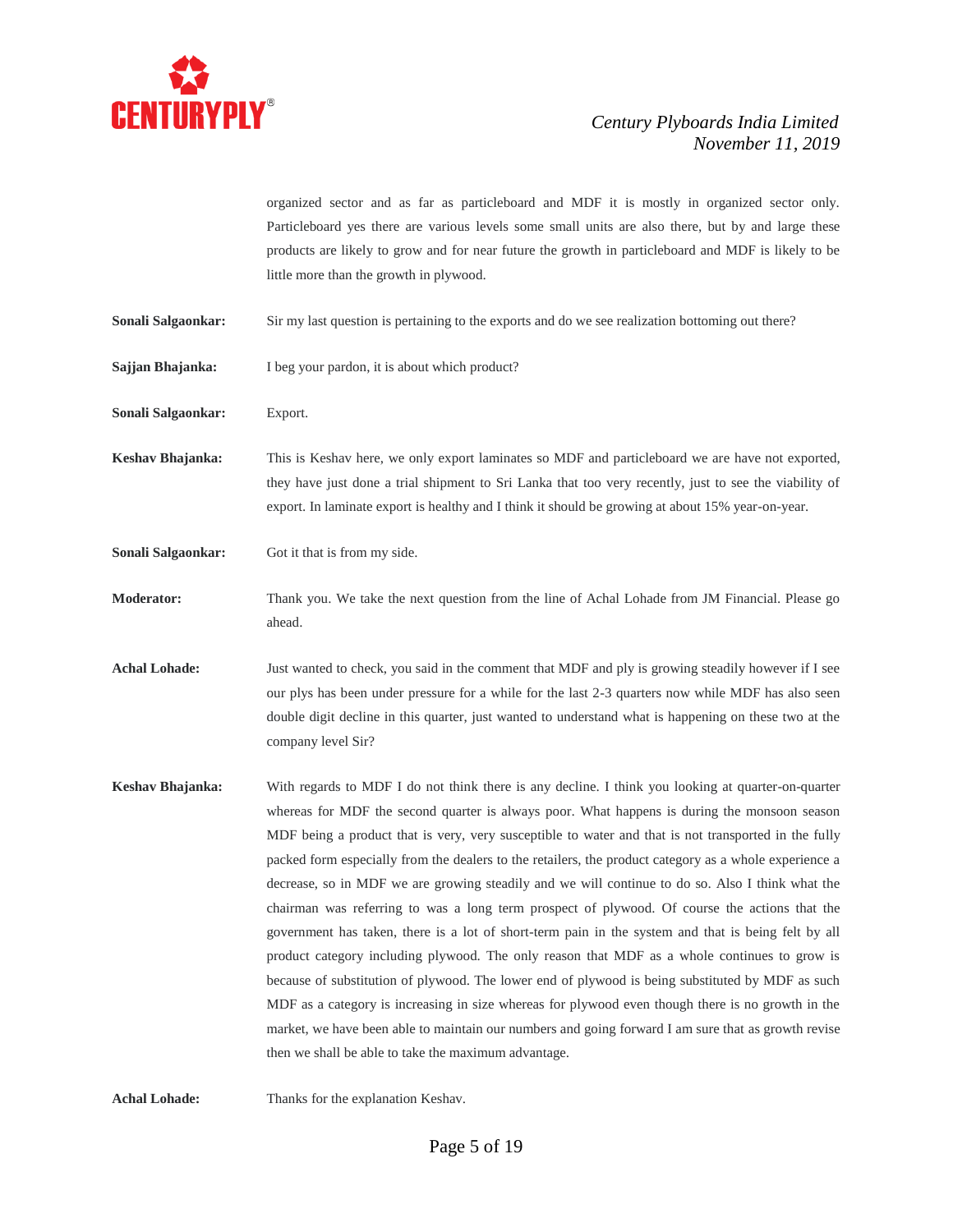

- **Moderator:** Thank you. The next question is from the line of Sneha Talerja from Edelweiss Financial Service. Please go ahead.
- **Sneha Talerja:** Good afternoon Sir and thanks a lot for taking the question. Sir it is more first pertaining to plywood segment. Sir we have seen certain quarters now that you know we are seeing flattish growth or maybe not a strong growth in the plywood segment when do you see a revival in the demand can take in this particular segments and you are seeing very strong in other categories like laminates or MDF or particleboard?
- **Keshav Bhajanka:** You see the plywood demand in country such as China is significantly higher than the demand for plywood in India, as such it gives us great confidence that the similar population going forward the demand for plywood is going to increase substantially. As we have already mentioned in China MDF and particleboard both have grown over the course of the past decade, but plywood has actually grown faster. So India as well once we see the economic growth, once we see sentiment improving I am sure that the plywood segment will be growing both in the medium term and in the long-term.
- **Sneha Talerja:** Sure Sir, secondly coming to the MDF segment since you have been stating that you have operated at the optimum utilization rate have you finalized any of your Capex plan on MDF as well as particleboard segment.
- **Keshav Bhajanka:** We are aggressively working on the same. We have already got the license in Uttar Pradesh and we are exploring our options, we have not taken a final call yet, but I am sure that very soon you will be hearing from us.
- **Sneha Talerja:** Sure Sir. Last question from the laminate segment, this particular quarter we have seen a strong increase in margins, can you highlight the reasons and can you even highlight whether these margins are sustainable or no and what are seeing for this and what is your future guidance for this particular segment, where do we see the margins stabilizing?
- **Keshav Bhajanka:** In laminate last year was transition year, it was a very difficult year because one we had entered with the new capacity and secondly the price of phenol which is a major constituent in the total raw material cost for laminate had shot up drastically on account of crude oil increasing and another factors. Now the prices of phenol has stabilized and we have been able to pass on the entire increase that was there earlier to the market. As such margins and laminate are likely to stand far higher than last year, we are looking at 12% plus margin for the entire year and I am more than confident that we will achieve the same.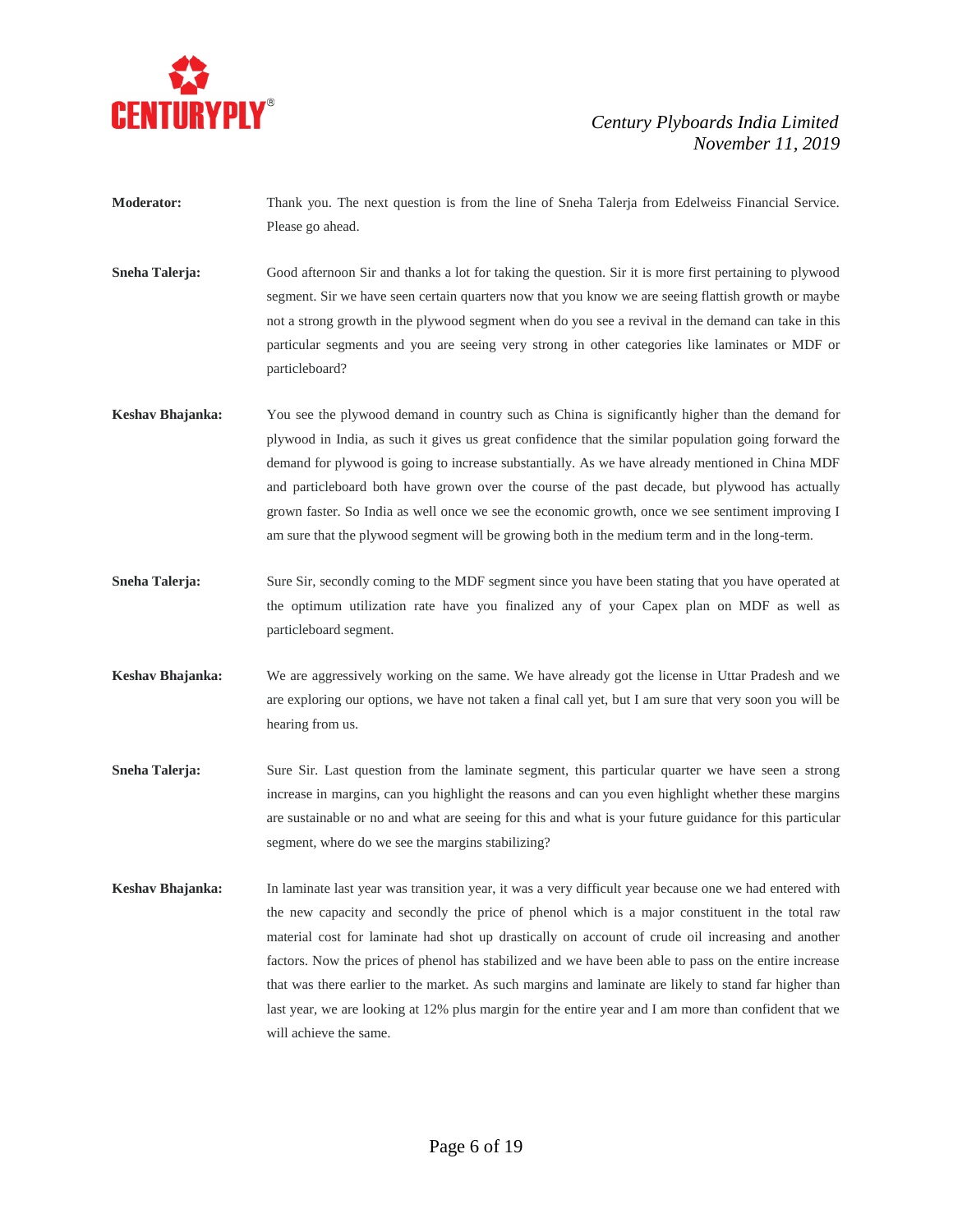

- **Sneha Talerja:** Sir thanks a lot that really helped. Sir just one last question, Sir I think in your remarks you mentioned a lot about the PVC board segment and you introduced them in the market and are you contemplating some kind of manufacturing capacity there?
- **Sajjan Bhajanka:** Yes we are now working on expanding our sales in the market and the core manufacturing to start. We need like reasonable capacity so once we reached that threshold capacity sales level, which would sustain because you cannot start with very small capacity in manufacturing so it has to be moderate and adequate and once we are sure of the figures, that we can sell at least 50%-60% of the product in first year, then we can go for that.
- **Sneha Talerja:** Sir any tentative figures that what is kind of a capacity that if you will be looking at. What is the minimum capacity that you needs to put up and what will be kind of Capex that you will be looking in that particular capacity?
- **Keshav Bhajanka:** It is not a very capital intensive product, so to set up a new capacity I think the total cost would be under 20 Crores. Having said that we are looking at a turnover of close to 70-80 Crores once we are in the touching distance of same or once AOP is towards 50 Crores, I am sure that we can setup the manufacturing capacity. It is a very small project. I think it could be implemented within 6-7 months.
- **Sneha Talerja:** Sure Sir thank you so much for answering all the questions.
- **Moderator:** Thank you. The next question is from the line of Chetan Gingodia from Alpha Accurate Advisors. Please go ahead.
- **Chetan Gingodia:** Hello Sir. Our Gabon unit is likely to come by the end of this year, so what kind of cost saving are we envisaging from this Gabon unit that can come in our raw material cost?
- **Sajjan Bhajanka:** Gabon we are likely to produce Okoume veneer so it is replacing the Gurjan veneer which comes from Myanmar and other sources, so yearly it is around 30% cheaper than Gurjan veneer but in case of Century ply, for our premium products we still use Gurjan veneer only and we have started using for the other product which are fetching lower sales price the Okoume veneer, so there would be a saving because in those segments we shall replace Gurjan with Okoume so there would be around 30% saving.

**Chetan Gingodia:** Okay thank you.

**Moderator:** Thank you. The next question is from the line of Nehal Shah from ICICI Securities Limited. Please go ahead.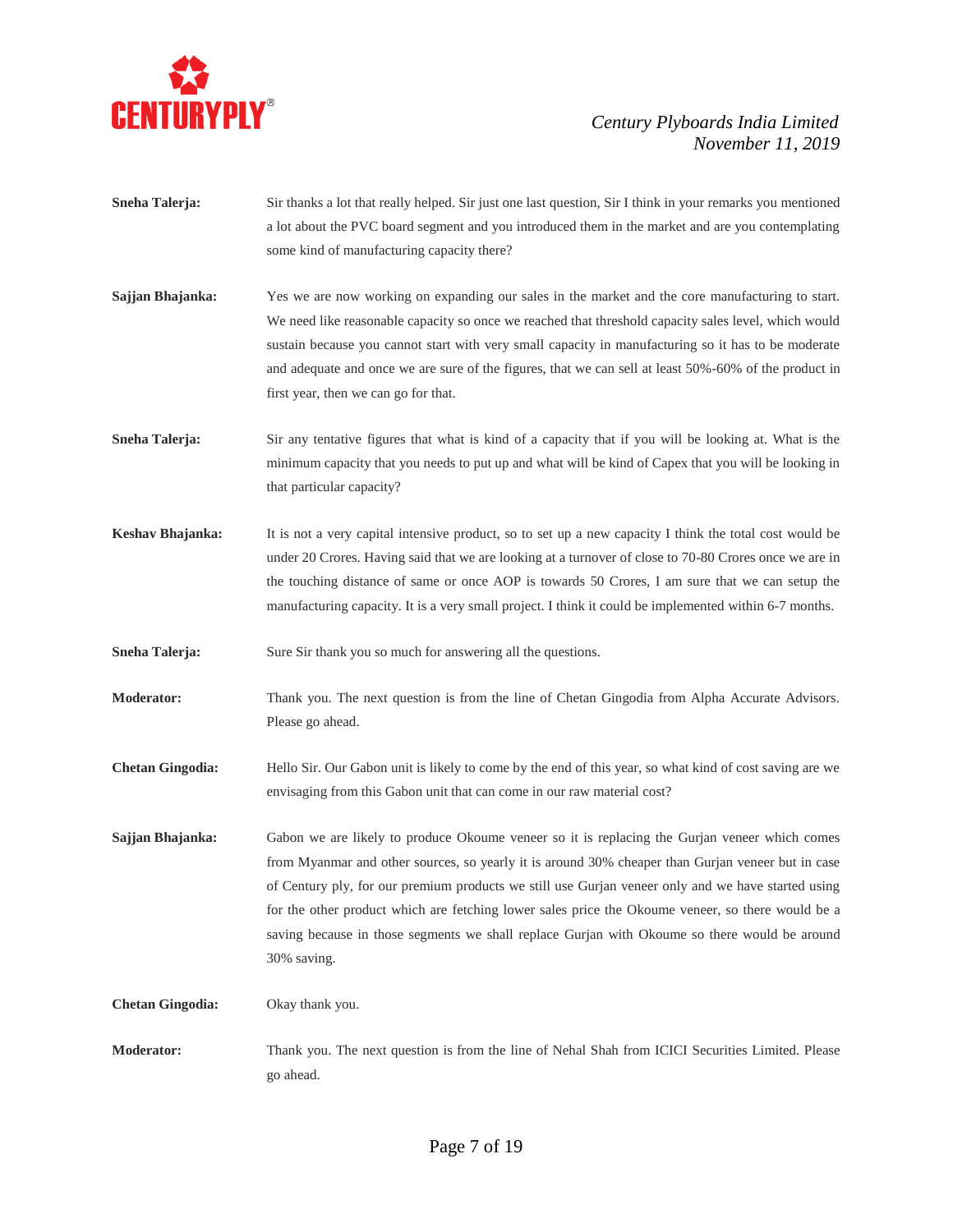

- **Nehal Shah:** Sir in your opening remarks you said you have introduced ILP program in 3 of our branches which has seen great effect coming in so can you just elaborate on that program?
- **Keshav Bhajanka:** So Nehal the ILP program as you are well aware was tried out in two pilot markets Lucknow and Mumbai. In both these markets over the course of the first six months we have had in excess of 10% value growth which is substantially higher than in other branches across India and substantially higher than our overall plywood segments, so I think we are reasonably confident that the program has now found its feet and I am sure that within the first half of next calender year, we will be rolling it out to at least 4-5 new branches, going forward, next year we should see the true benefit of ILP.
- **Nehal Shah:** Is it the same thing as Theory of constraints?
- **Keshav Bhajanka:** Yes it is same Theory of constraint.
- **Nehal Shah:** Alright on the last thing what are we doing as far as Laos is concerned are we take any decision to take write off or we still contemplating to put up a plywood plant there and export it to India?
- **Sajjan Bhajanka:** Very recently there are some developments in Laos. Government of Laos had allowed us to export veneers which are lying there and at the same time government is asking us to start the plywood unit there and then like as we explained to the government that without veneer export, plywood is not viable because the raw material is mostly the Gurjan timber there, it is costly raw material and in plywood is 90% is around core veneer, 10% is face veneer and Gurjan gives us around 60% face veneer, 40% core veneer, so if we convert the entire timber into 90% core and 10% face to utilize the entire this thing then it will not be economically viable and if government allows us to export the surplus face veneer like we sell manufacture plywood there, still utilize entire core in manufacturing plywood and then the requisite face in manufacturing plywood then the surplus face we have to export so that we are trying to indicate to the government and they just advised us that first you start manufacturing plywood, you start that unit and then you come with your problem to us, so there is this development and with this we are now just analyzing the situation and in the meanwhile we are also looking to have somebody more resourceful in Laos so maybe we may change our existing partner or include new partner to make it more viable, so we are analysing all the options so maybe we will take call very soon.
- **Nehal Shah:** Sir my last question is on commercial veneer volumes, now we started hitting strike rate of almost like 3000 CBM per quarter from around 5000 to 6000, so what according to you would be normalized volumes once the Gabon unit starts?
- **Sajjan Bhajanka:** Yes definitely because the Century in the past our practice was to manufacture sufficient quantity of veneer, the quality veneer , the higher quality veneer, we use in our own plants and the secondary is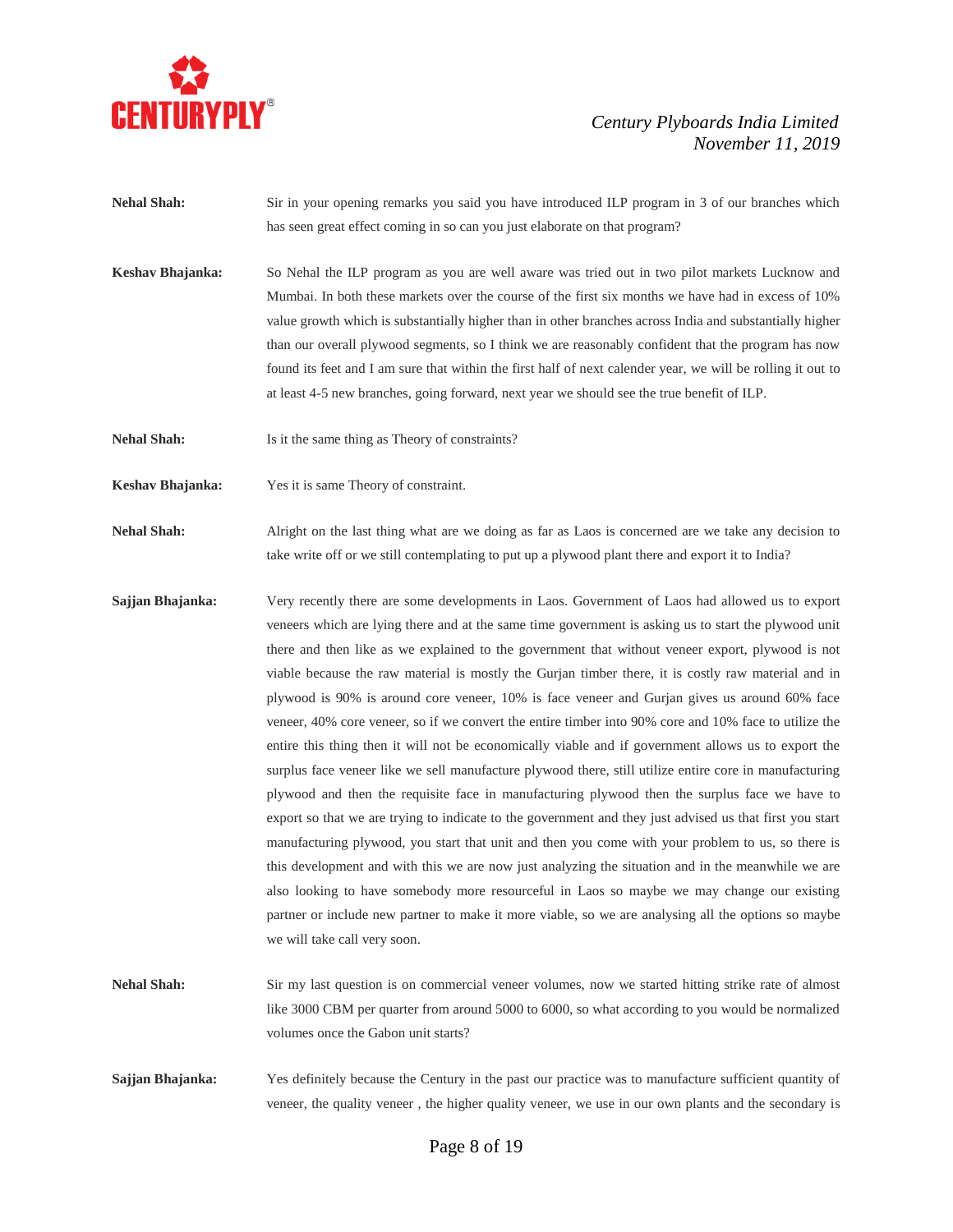

the next qualities that we used to sell to the market in Punjab, in Haryana where all type of manufacturers are there, so in the last almost 20 years we have been dominating the veneer market in India, but one thing I would like to tell you that veneer was never contributing to our bottom line. It was giving us hefty turnover but really veneer was never very profitable item, only the units we had in other areas, other things they were assuring our raw material requirement so basically it was for the raw material security and then it was cutting our cost also. Our cost of the face veneer that was being reduced by our units, so this thing will happen when the Laos would start production partly the materials we shall use in our factory for manufacturing plywood and partly we shall sell in the market and maybe as other people are doing in Gabon, I am talking about Okoume, so the other people they are also exporting in European market and even the China, Taiwan, in that market so what is profitable at that time we still decide but still we may take another three months to commission the plant. **Nehal Shah:** Sir what would be your capacity there? **Sajjan Bhajanka:** We are putting up five lines so again the capacity would be around 2000 cubic meters of timber and 1500 cubic meters of veneer there. **Nehal Shah:** This is per? **Sajjan Bhajanka:** Yes it will per month. **Nehal Shah:** Per month so Sir finally so kind of commercial volume sales are we looking at say in FY2020, the external sales which has now declined to almost 3000 CBM **Sajjan Bhajanka:** There is one good thing like Burma is picking up, so the Gurjan timber price in Burma in comparison to last year it has reduced to less than 50%, last year around this time we are buying timber in the auction for 1200 or plus dollars which is now below \$600, so that way it is becoming viable again and we have procured lot of timber in recent auctions and we are augmenting our peeling capacity in Myanmar, so there I think the things will pickup from Myanmar. At the movement we are not working about the figures and other things, so maybe it will be depending on the market scenario and now it is not very good for Gabon I would say, Okoume there is absolutely over supply and people they are reducing their production and some of the units have already closed down in Gabon so seeing the situation ours is not for the selling in the market, our is mainly for own requirement of face veneer so up to that we shall I think operate and seeing margin in trading or selling it or exporting it, that will take a decision later and Keshave wants to add something to this. **Keshav Bhajanka:** Well as you are seeing the figures for commercial veneer had been declining for us. On today there are at very minuscule level, now going forward the comapany's decision is that our primary focus is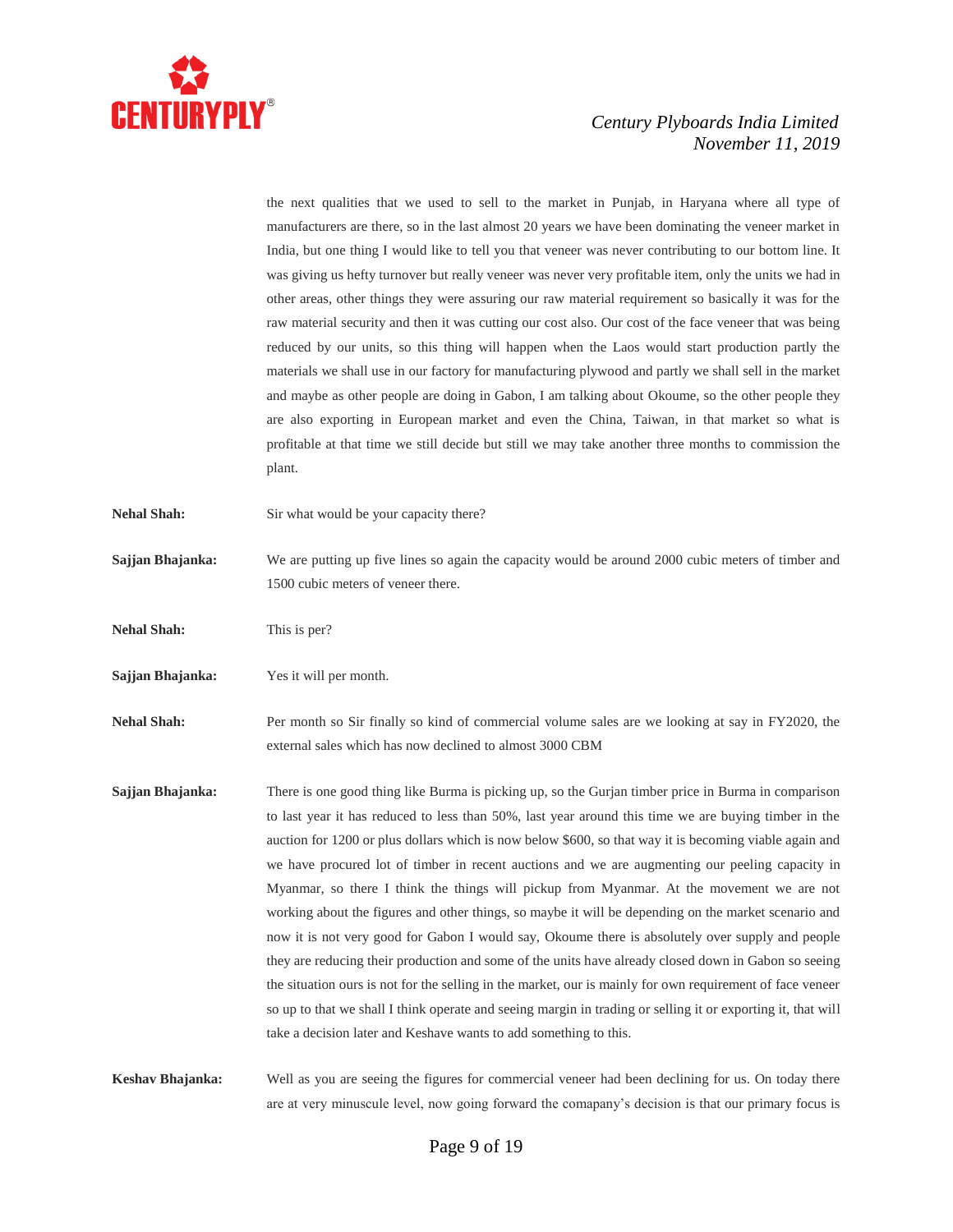

going to be on sourcing commercial veneer for our own plywood because as you know the prices have fluctuated a lot over the course of the past year, the cost of timber fluctuated a lot and the dynamics in the market have completely changed, so whether it Gabon, whether it is Myanmar our focus is going to be first towards ensuring raw material security for ourselves and whatever excess we are generating because we are only buying the top grade of veneer will be sold into the market, but otherwise this segment today is a very negligible segment of our entire balance sheet and I think it is going to continue to do so even as we go forward.

**Nehal Shah:** Sure thanks a lot.

**Moderator:** Thank you. The next question is from the line of Abhay Agarwal from Piper Serica PMS. Please go ahead.

Abhay Agarwal: Good afternoon, you said that the cheap ply is getting replaced by MDF so it is possible for some of these cheap ply suppliers in the market to look at importing MDF from Asian countries or other countries where there is a surplus of MDF, that is my number one question Sir and second question is that is the distribution chain for MDF different from ply?

**Keshav Bhajanka:** So there are number of people who are already importing MDF into India, as you know there is a supply influx for MDF the world over but in north India the saving for us is the huge cost of transportation for MDF. MDF is a very low value for tonne product as such the transportation cost or MDF is substantial from costal areas to the north. As such we are not affected substantially in north by import but definitely in costal areas of the country imports have had their effect and that is pretty obvious looking at the situation of the market as well. So in case of MDF as you asked, there is huge influence of import. As far as distribution channel, in MDF there is one big difference even MDF there are large dealers, there are distributors but these people are supplying to OEMs whereas in the case of plywood, the demand is most towards individual home owners or the final manufacturers of the furniture themselves, whereas in the case of MDF material is being sold to smaller OEMs or large OEMs who are using this to manufacture readymade furniture so that is the difference between the distribution of both, but both rely on distributors and dealers, the set of distributors and dealers for MDF and plywood are affected.

**Abhay Agarwal:** Okay thank you so much.

**Moderator:** Thank you. We take the next question from the line of Gaurav Agarwal from Bowhead Investment. Please go ahead.

Gaurav Agarwal: Good afternoon Sir thank you for you the opportunity. Sir on the MDF side we have seen very EBITDA margins in the last two quarters like 22% to 23% so is there is any one off element to this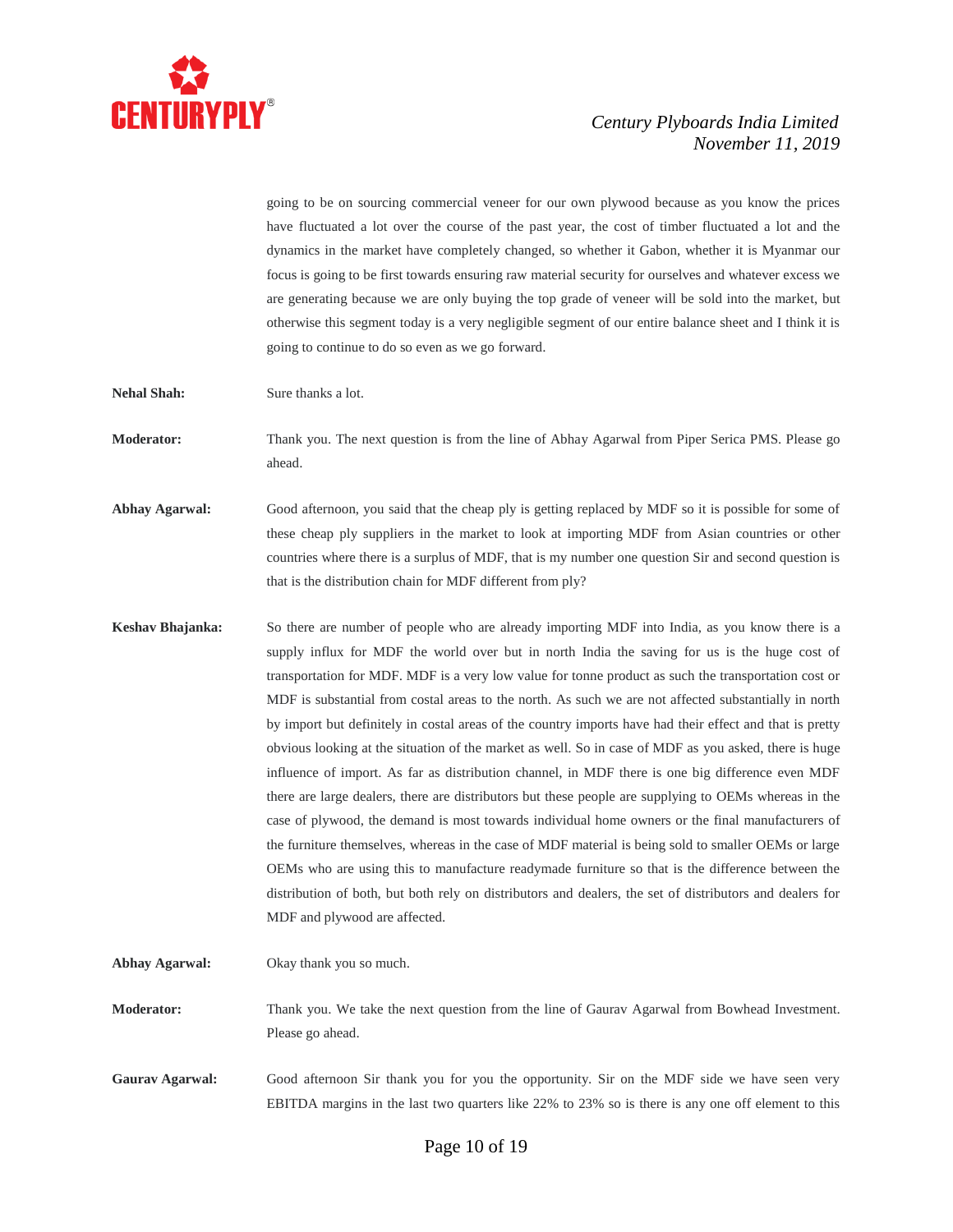

margins or is there any particular cost related to marketing or sales which is yet to be accounted may in Q3 or quarters coming so which may pull down your margins on a year basis, so if you can give me EBITDA margin guidance for FY2020 and is there any element also in the current margin?

- **Keshav Bhajanka:** Definitely, what you see what has happened is over the course of the past few months, the cost of our raw material has reduced, glue in particular has reduced substantially. The cost of glue that we are purchasing last year on the cost of glue that we are purchasing today there is almost a 20% reduction so that has helped in our EBITDA margin along side that operational leverage has benefited us. Going forward I do not think there is going to any major change in terms of the EBITDA margin, yes we are planning for certain increase in marketing expenditure, but that I think is going to be limited maybe 1 odd percent.
- Gaurav Agarwal: Sir in this quarter you have seen very big high other income like 8 to 9 Crores this kind of income so what exactly has lead to that sharp movement?
- **Arun Julasaria:** You are talking of other income?
- **Gaurav Agarwal:** Yes Sir other income.
- **Arun Julasaria:** In fact major part of that is coming from sale of part of our corporate building around 5 crores
- Gaurav Agarwal: Sir if you can give me a yearly guidance of various segment and margins?
- **Keshav Bhajanka:** Okay so for this year, if you look at plywood I think we would be looking at a growth of about 6 odd percent in the second half of the year and we are looking at 2-3% growth for the entire financial year, we are going to try to maintain EBITDA at 14% plus. In the case of laminate we are looking at 15% plus growth and a 12% plus EBITDA margin for the whole of this year. MDF we are going to maintain 20% plus growth and 20% plus EBITDA margin, particleboard we are looking at a 10% growth and maintaining 25% of EBITDA margin.

**Gaurav Agarwal:** Thank you Sir.

**Moderator:** Thank you. The next question is from the line of Abhishekh Joshi from CGS CIMB. Please go ahead.

**Abhishekh Joshi:** Sir I wanted to ask what is the difference between the margin of prelaminated MDF and plain MDF.

**Sajjan Bhajanka:** Prelaminated MDF is a value added product and like there is hardly any difference in the volume because the lamination is very very thin so after even the pre laminating the volume remains the same so with the same volume there is around 30% higher sales price whereas our additional cost on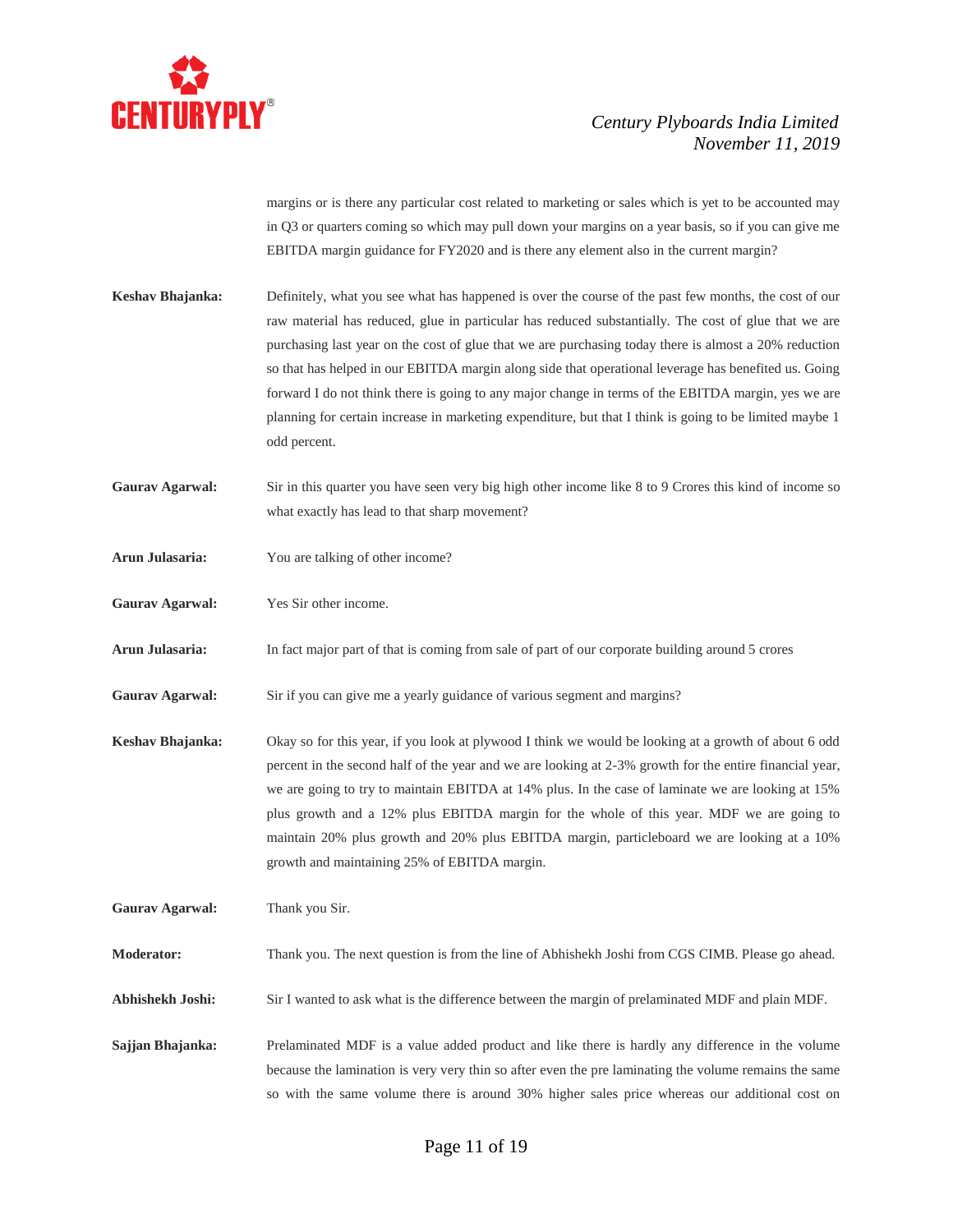

laminating it is much lesser than that so prelaminated board the more we are able to sell prelaminated board, that improves are margin.

**Abhishekh Joshi:** So at what rate can we see prelaminated MDF increasing going into the future?

- **Sajjan Bhajanka:** Well like particleboard our target is to go for the 100% prelaminated and we are already up to the 70% level, 70% of the sale is prelaminated and MDF there are various usage, so the MDF used for handicraft and the MDF is used for inner use in the furnitures and even partitions for the ceilings and like veneer MDF is being used as a replacement of the plywood so there it is not required to be prelaminated so I think moving maybe 25%-30% the share would of the prelaminated.
- **Abhishekh Joshi:** So what is your view on shares between the plywood segment right now and the MDF for furniture in Indian market, what proportion is this?
- **Sajjan Bhajanka:** It is like MDF as a whole it is hardly 10% of the plywood at the moment so with that gradually it is finding more and more users because cost wise it is being sold at almost 50% of the plywood, and it is very steady product so earlier it was sold only for OEMs but now gradually it has started being sold from the regular plywood source also, and recently I had been to market so there some demand came through a contractor and carpenter and he asked we need Century MDF, I was very happy that in MDF now they started mentioning our brand so if this situation improves and like plywood if MDF also people insist on quality and the brand, so for the branded player that will be a very good situation.
- Abhishekh Joshi: Sir so as you are saying that the proportion of MDF is increasing right now in comparison to plywood so is it that MDF may cannibalize plywood market or is there enough space in the market for the growth of both plywood segment and MDF together?
- **Sajjan Bhajanka:** Our per capita panel consumption is very very less, it is less than 2 square meters per person per annum and whereas the same thing in China is almost 20-30 times of India so it has to grow. We cannot lag behind so much so both MDF would grow, particleboard would grow and plywood would grow and the base is very low for MDF and particleboard so these two products would grow faster. These two products because the base is only one million cubic meter each whereas plywood base is 10 million cubic meter plus so having the low risk for MDF and particleboard, the growth is likely to be little hefty in these two segments.
- **Abhishekh Joshi:** So there is no scenario where the MDF and particleboard growth cannibalizes the growth of the plywood segment?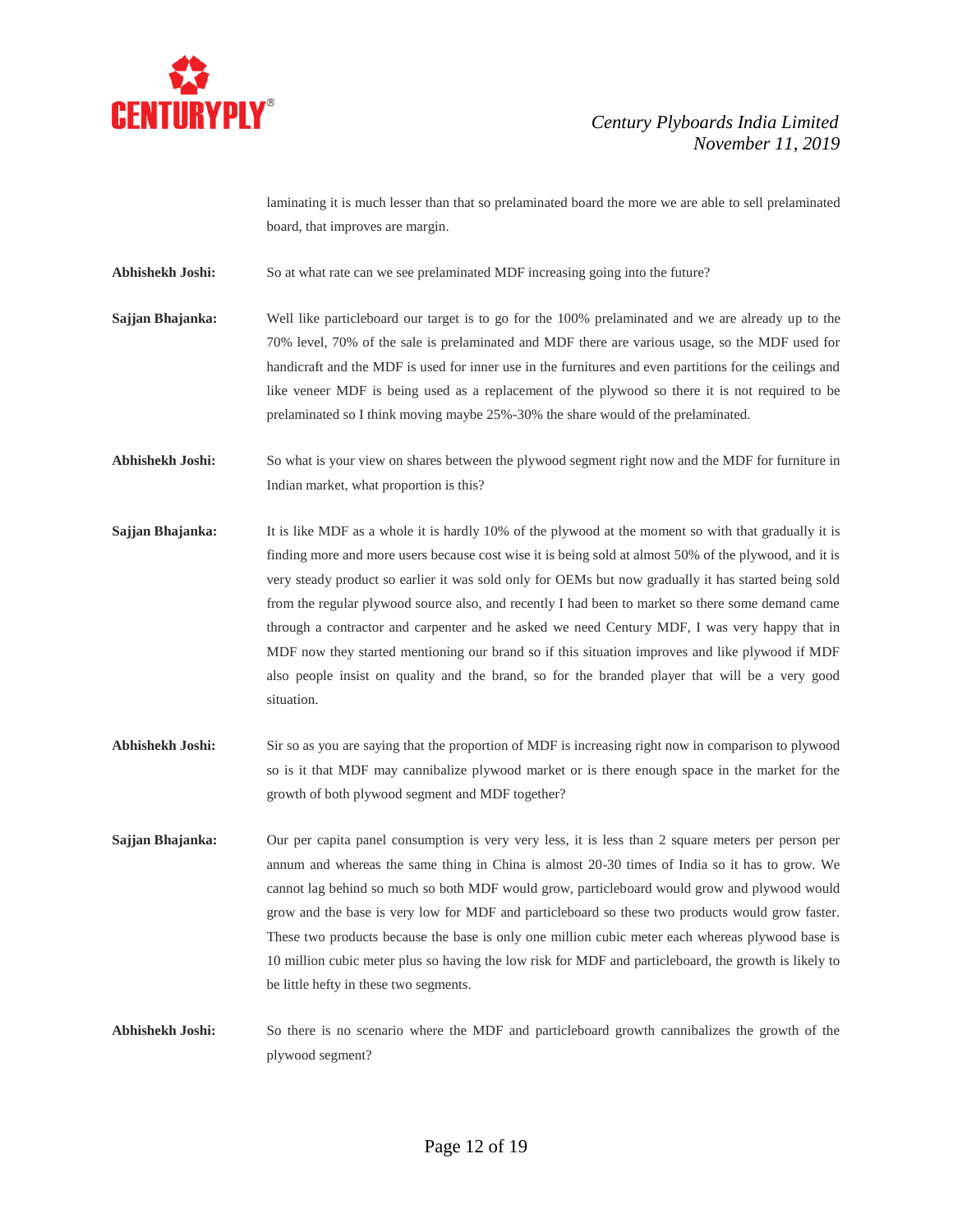

- **Sajjan Bhajanka:** Partly in certain segments, it may cannibalize for the thinner plywood it may cannibalize, but again there are certain usage which requires only plywood, it cannot be replaced by MDF or particleboard and more for the tailor-made furniture through the carpenters still their preference is plywood, because plywood is having a bigger impact resistance and bigger maneuverability like screw holding capacity, other things, cutting, fixing, there are well established methods for carpentry and furniture making, tailor made furniture making with plywood, so MDF and particleboard would penetrate firstly the readymade furniture industry and then to some extent maybe particularly the MDF may replace thinner plywood in time to come.
- **Abhishekh Joshi:** Sir the other question you were saying that it is kind of supply glut of MDF in northern India they why are we delaying our decision so much to an establish a new MDF capacity in northern India?
- **Sajjan Bhajanka:** I think there is no supply glut because the imports are open if there is scarcity in the market, imported materials could enter the market, but taking the license, acquiring the land and then starting manufacturing capacity it takes time and we do not want to move ahead hastily, we took the license, we are negotiating with the plant supplier we have one team working in UP, they have find out good plots of the land, so land we want to acquire where the connectivity is good, where the underground water is available, because MDF particleboard consume lot of water and MDF particularly and then the ability of electricity nearby so these are the factors taken into account, we are searching the land and we are almost sure we are going ahead with that and here we are planning to have a unit it is a new concept that we are contemplating to utilize is making particleboard and MDF in the same line, there would be little bit higher cost of that plant, but that will give us flexibility for both the products. We can make MDF, particleboard and then going ahead in future as per the demand in particular segment we can adjust our manufacturing.
- **Abhishekh Joshi:** Sir my last question in mid ply segment how much is outsourced and how much we are manufacturing of our own right now?
- **Nikita Bansal:** We are actually outsourcing approximately 9 out of 15, so about 65% so we have two brands which is Sainik MR and Sainik PF, so Sainik PF is completely and completely in-house and Sainik MR we outsource atleast 90% of this.
- **Abhishek Joshi:** Thank you that is all from me.
- **Moderator:** Thank you. The next question is from the line of Rajesh Kothari from AlfAccurate Advisors. Please go ahead.
- **Rajesh Kothari:** My question is with reference to the Gabon plant can you please tell us total requirement and when we are going to start it because you mentioned that it will start this quarter or next quarter and how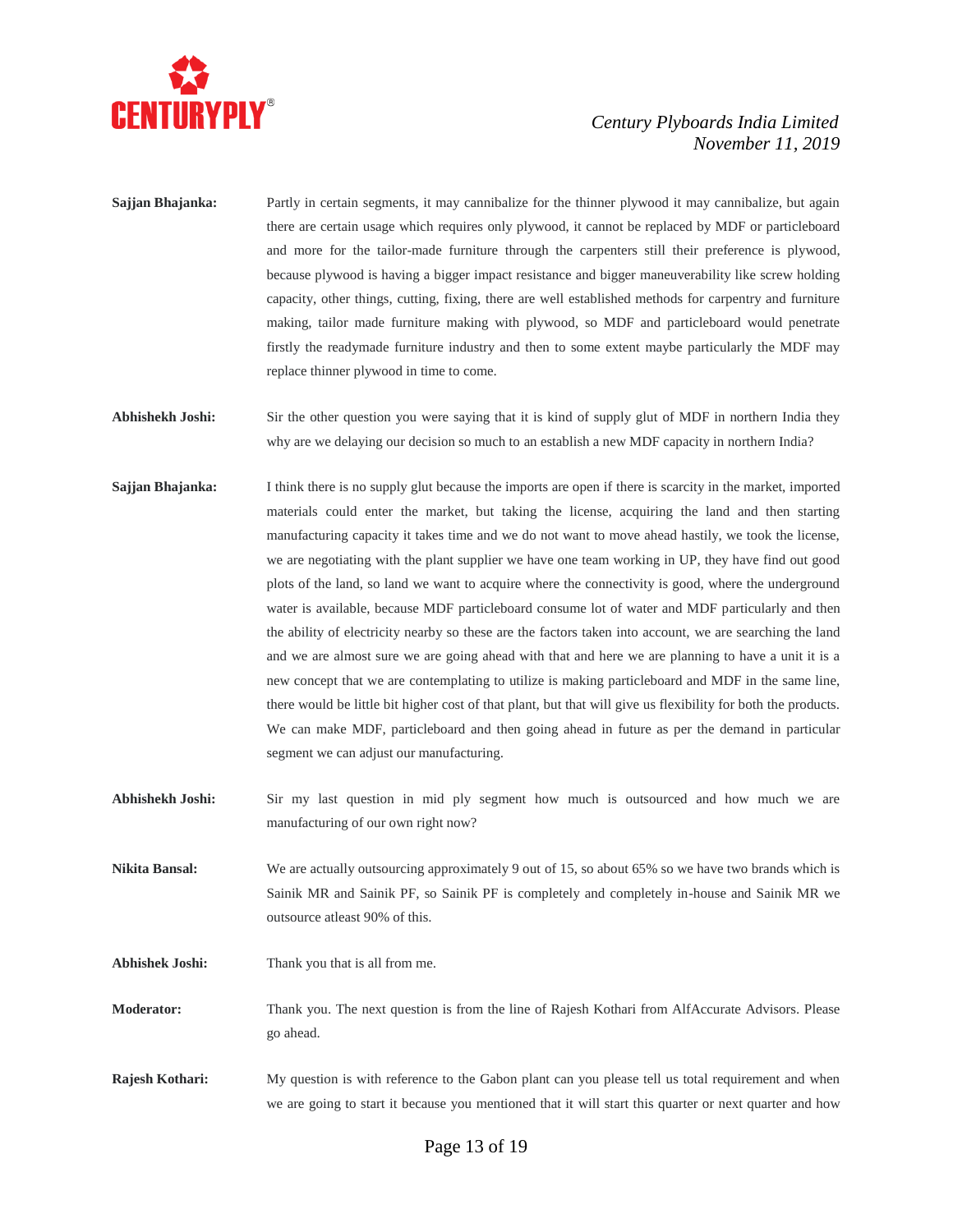

the ramp up is going to happen and therefore because of this what kind of total cost savings you are looking for?

- **Sajjan Bhajanka:** We shall be starting production in Gabon maybe in the next quarter that is Q4
- **Rajesh Kothari:** The January itself or it is going to end of quarter.
- **Sajjan Bhajanka:** Maybe in February or early March.

**Rajesh Kothari:** Okay February and you mentioned about capacity 2000 cubic meter and 5500 cubic meter of veneer on per month basis…

**Sajjan Bhajanka:** 1500 for veneer.

**Rajesh Kothari:** Oh sorry 1500 cubic meter of veneer per month so from April onwards what will be the capacity utilization you are looking for?

**Sajjan Bhajanka:** There are two aspect of this. One is our own requirement, so that will be limited to our own requirement of face veneer for suppose whatever we manufacture 50% is a prime grade, 50% is a lower grade, so we still manufacture only that much which fulfils our requirement of prime grade face veneer and then the next 50% of the lower grade we sell in the market, but if the market conditions are good, if you can make profit in selling even prime grade also in market, so in that case we shall produce more, but at the moment the present condition of the market is not very congenital to that, now people like mostly lot of traders have entered this field and they have face veneer market so presently we are getting benefit of that, presently we are getting Okoume veneer from market at a very lower cost, but when we shall be manufacturing ourselves that time we have to adjust as per the popularity and as per own requirement.

**Rajesh Kothari:** So totally on yearly basis what are our total requirement?

**Sajjan Bhajanka:** Yearly we manufacture around 150000 square meter of plywood so our daily requirement of face is 150000 sq. m and for this one and a half lakh sq. m of face veneer it is partly divided into Gurjan and partly into the Okoume, so it will depend when in February or March what is the situation accordingly we shall organize our product mix.

**Rajesh Kothari:** So basically let us assume the current market condition as it is where it is basis and at the same time you mention that Burma timber price also started reducing

**Sajjan Bhajanka:** Yes.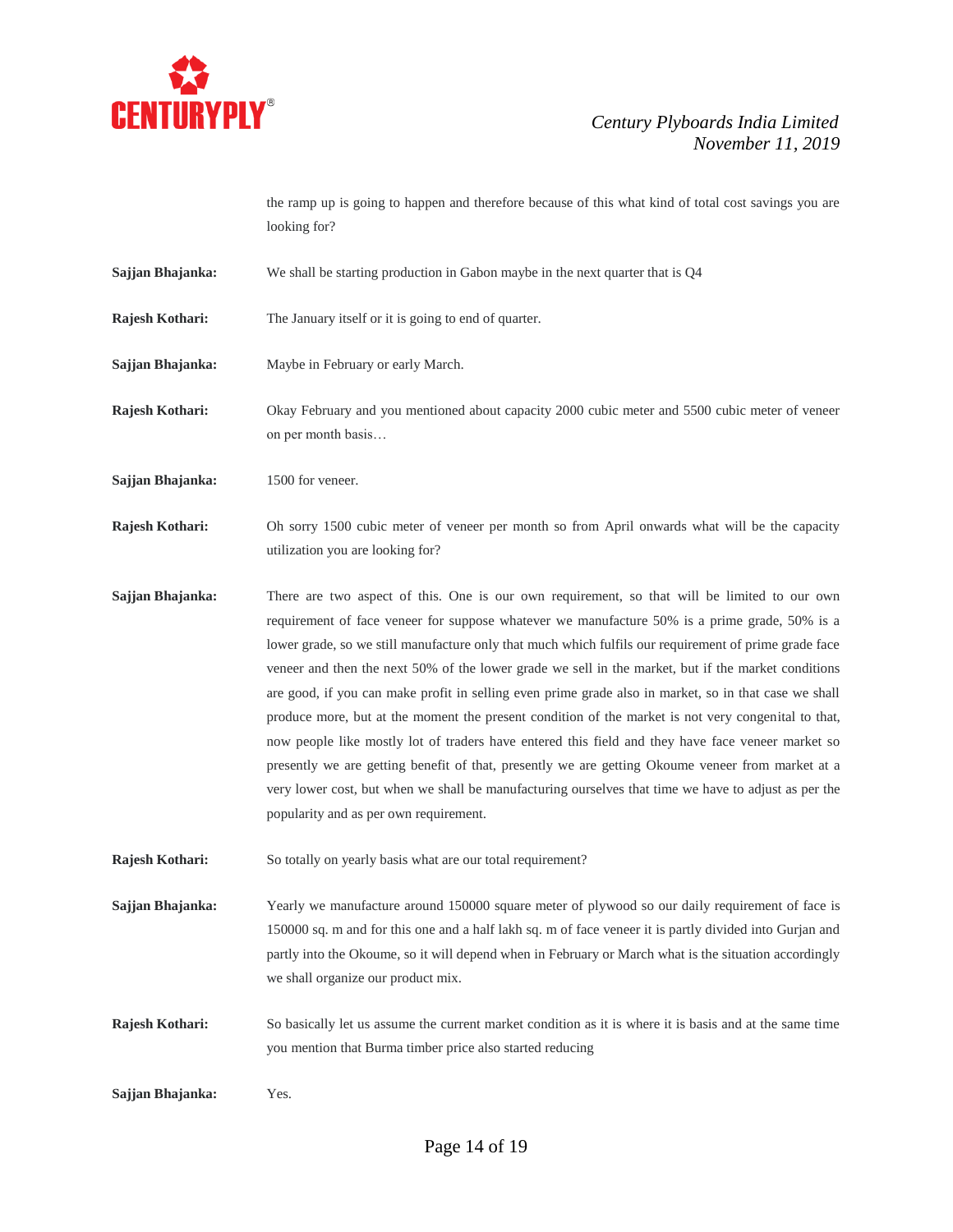

- **Rajesh Kothari:** So one should assume the gross margin for your plywood segment post plant commencement, lets assume from April?
- **Sajjan Bhajanka:** You just see that we look at from that angle, that veneer is our must raw material, face veneer and at the movement there are only two face approved in the country one is Okoume and one is Gurjan. Gurjan is well accepted by the market, everybody prefers Gurjan to the Okoume, so for our prime products until Gurjan is avaible we shall not go for Okoume so that will continue and in the veneer market also now Gurjan prices are coming down, they are again floating back to the Gurjan and Okoume yes it is much cheaper for thinner plywood for cheaper plywood, people will go for where plywood is sold as a commodity they will go for Okoume and for the thicker, for the blog board, for other purpose people would still prefer Gurjan, so that is the situation and as far as we are concerned our prime concern is our own face veneer requirement so that in any condition we have to meet and when we have both the availability Okoume and Gurjan then depending on our own requirement and potential in market we shall decide our total quantum of production. If market is good, we will produce more meet our requirement and sell in the market or otherwise we will consented in meeting our requirement.
- **Rajesh Kothari:** Yes I was talking about that, so lets assume that you meet your own requirement right now assuming industry conditions basically allows you to do on your own rather than selling the market because traders are also very active in the market in that case Gurjan then how much you think cost savings can happen because of that?
- **Sajjan Bhajanka:** In any case our own units when we manufacture as per our requirement so defiantly that would be cheaper, but at present the moment people are selling Okoume veneer at a loss in that situation maybe if people are selling at loss and we can buy it but this situation cannot continue for very long, because in veneer industry the other variables are very very less, it is directly related to the raw material cost so if like the timber is the only component in veneer and if it is not making profit, people they can stop manufacturing any time, so this is short time scenario that there was more production because lot of new people took into veneer manufacturing Gabon so I think this is a very short time situation and the long term scenario would be descent the reasonable margin in manufacturing activities also and then for us it is very important that we shall have right kind and quality of raw material for our manufacture.

**Rajesh Kothari:** Okay thank you.

**Moderator:** Thank you. The next question is from the line of Manoj Bahety from Carnelian Asset Management. Please go ahead.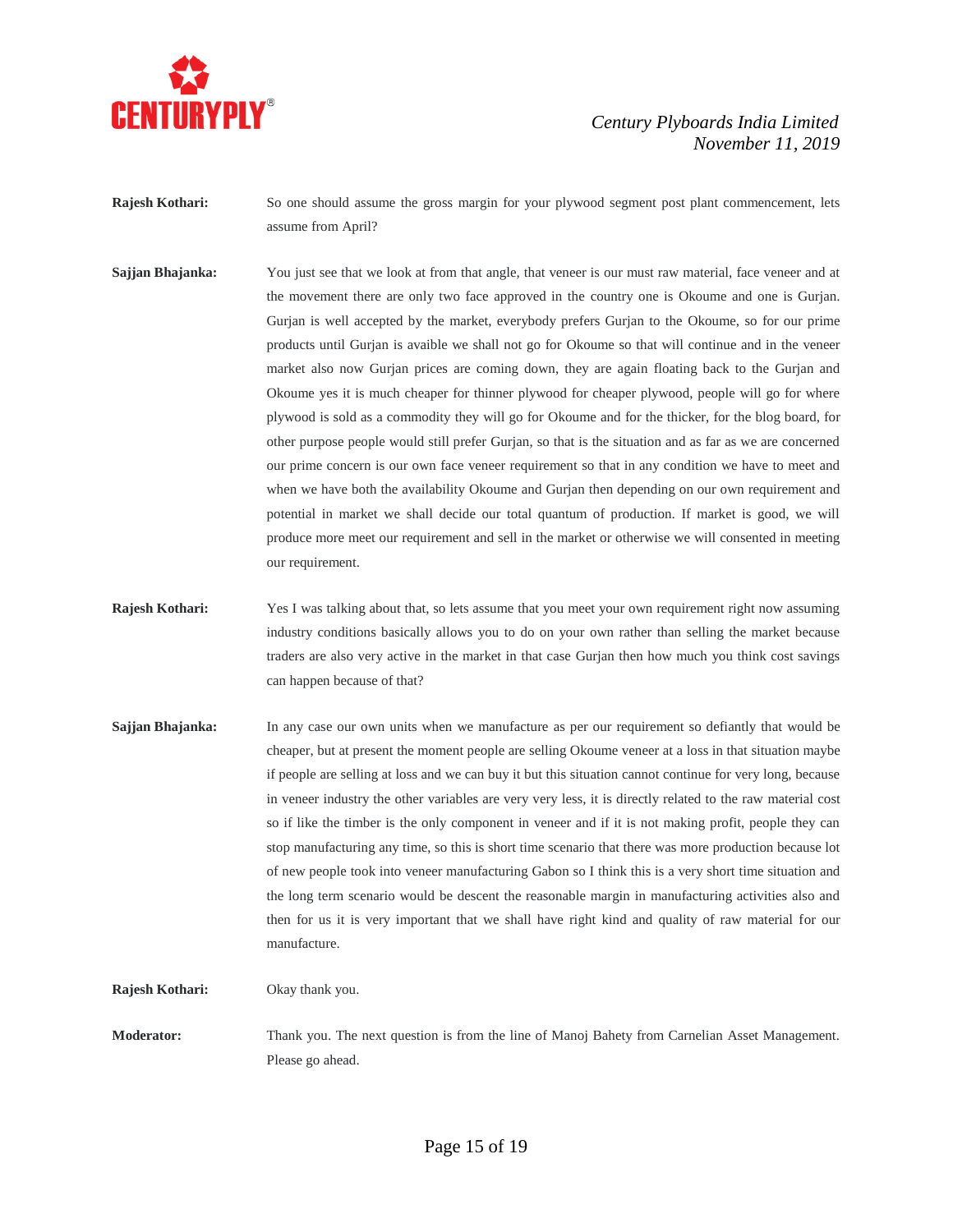

**Manoj Bahety:** Hi thanks for taking my question. I just want to take our discussion on Laos forward where you mentioned that you have to start a plywood unit there and thereafter the decision will be taken whether the face veneer from Laos will be allowed to be exported and if that is so, are we putting some more Capex in Laos because the earlier Capex itself as of now, I do not think that there is a certainty on that so if you can give some more color and details on this please?

- **Sajjan Bhajanka:** No we are not planning to put any more Capex there, we have already established plywood unit, it is already existing there and we have sufficient veneer capacity so no more Capex is required, only decision we have to take should we because even mobilizing technical people from India and then local labors and to start production, so it also needs lot of effort and some working capital may be required for that, but again we have to look into the margins, suppose if we start manufacturing and if it is not profitable then there is no purpose because when we close down the operation there in Laos that time the operation of manufacturing plywood until veneer was allowed to be exported we were earning money there and it was very good, giving us very good quality of veneers and we are selling in the market also so that was very good situation, but after that we have to manufacture plywood so for almost six to seven months, we produced lot of plywood there, and in the plywood operation we lost money, because the labor is very costly in Laos, transport is costly from there Laos is a landlocked country and then again with the cheaper core not available at that time so manufacturing plywood using 100% Gurjan so the raw material cost was higher and again plywood we had ample capacity in India so that way to move the labor, technical people there in Laos, paying them extra money, anchoring, so that time it was not viable and now the same question is there unless there is assured of veneer export, maybe this will not be viable for us, so we are taking that decision, we are negotiating with the government if they can assure us that partly they will allow veneer, say we manufacture 1000 cubic meter of plywood, so with that if they allow equivalent to plywood 1000 cubic meter of veneer we can allow you, then it will make sense, then it will be very very profitable.
- **Manoj Bahety:** Okay and the government is like willing to at least negotiate and talk on this. They do not want that this unit will shut down and you go out from the country?
- **Sajjan Bhajanka:** They are not happy that all the units have closed down, there is not only our unit, all the units in Laos even some Vietnamese people they have put a plant there and so all without exception all the plywood units, all the veneer units in Laos closed down, so they want some activity to be start but at the same time as they are willing to allow timber also because Laos is a developing country and they have lot of hydel power potential and so lot of hydel power plants are coming up there and for those plants they have to clear lot of land otherwise it would be submerged within the area where the hydel plant so that timber they want to give, they want to consume and then for transporting the power they have to lay lot of power lanes and for that also they have to clear forest it and again new roads are being constructed in Laos so for the infrastructure and the all things they have to clear lot of land and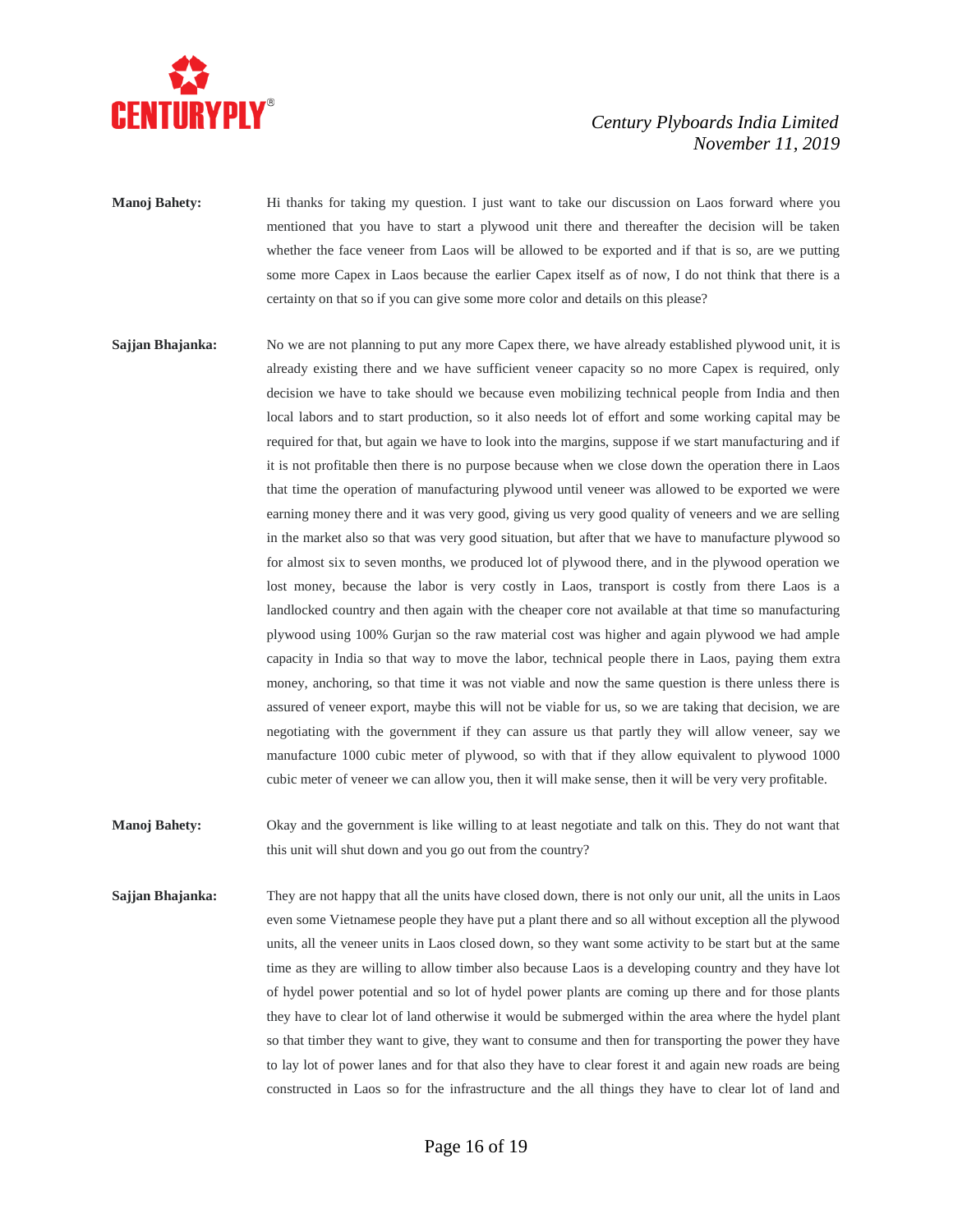

thereby they are producing lot of timber so now the entire timber is being wasted because it is not only veneer they are not allowing timber also moving out of Laos and their main thing is environmental. Laos is a small country and the way timer cutting and the all were started so their government that were little apprehensive that they sell so they have to balance in between because keeping the forest totally idle will not be a good there should be a sustainable growth even there is no cleaning of the forest then it would start decaying, so they have to keep it balance in between that, but again that is their government situation we are not in position to dictate that so we will go by whatever decision that government takes if we see some money in starting operation we will go for that and surely for losing money, we shall never go.

- **Manoj Bahety:** When we will take this decision, this is like first you will get commitment from the government like 50% of equivalent veneer if they allowed you to…
- **Sajjan Bhajanka:** When this much critical situation is there so there cannot be very straight answer to this so we are trying our best, our main thing is we can revive the unit profitably that would be our aim, so whatever is required for that some lobbying, other things, some change in the partner we are working on that, so if get positive definitely we shall share with you.
- **Manoj Bahety:** My second question is on MDF, since I think very soon we will be almost running at close to 85% to 90% kind of capacity utilization and since it is like almost 1.5 years, 2 years it takes for new capacity to come up, so if you can give some color on that like how soon we can see the new Capex announcement and what will be the quantum of that whether there can be some brown field expansion before going to the Greenfield expansion so how it will unfold?
- **Keshav Bhajanka:** This is the first MDF capacity we setup the Hoshiarpur plant, we took 16 months despite a four month delay in commissioning due to a problem that we could not get power due to a certain vested interest or due to a certain agitation that took place there, so we are more than confident that looking within 12-15 months we will be able to execute any MDF project, having said that today setting up a capacity in MDF is not a short-term decision, it is very heavy Capex decision, it is a decision that is there for decades to come, not for years to come, so we have to very carefully plan the same and as you Utter Pradesh some of the cheapest place country so we are acting quite quickly on the Uttar Pradesh project but we have not been able to finalize all the details, as soon as we do we shall update it.

One more point that I want to make it our current MDF capacity is what we are operating at is 85% to 90% of rated capacity, we can definitely stretch beyond our rated capacity and I am sure next year you will see us functioning at least at 100% capacity, so we have that buffer as well.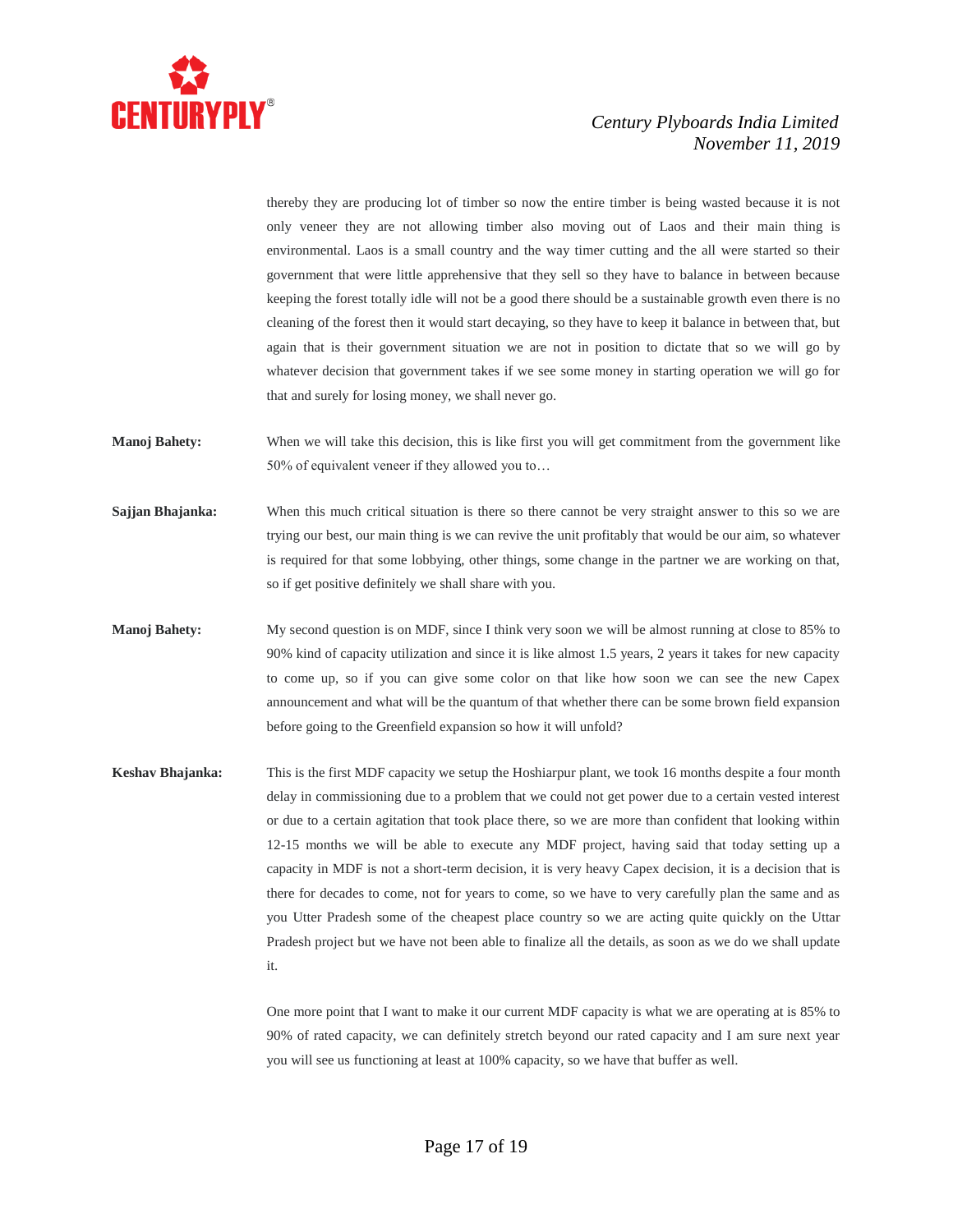

- **Manoj Bahety:** Sir how much more we can go and is there is any chance of doing some brownfield expansion at the existing fleet?
- **Keshav Bhajanka:** No the reason behind the same is again it is a very high Capex, heavy Capex decision and secondly in Hoshiarpur the availability of timber suitable for our unit but expanding beyond this may lead to increase in timer cost for our existing unit as well so in Hoshiarpur there will no brownfield expansion as of now until the timber availability improves.
- **Moderator:** Thank you. The next question is from the line of Ashish Kumar from Infinity Alternatives. Please go ahead.
- **Ashish Kumar:** Thank you and great set of numbers. Congratulations on the great set of numbers especially on MDF and laminate side, just wanted to understand on the working capital side, the number of days has come down significantly in the six months, do you think this is sustainable or is there a possibility of an improvement going forward?
- **Keshav Bhajanka:** You see the working capital cycle in particleboard or MDF is far lesser than that in the case of plywood or laminate, plywood and laminate have a very high turnover to fixed asset ratio, but are working capital intensive but as MDF and particleboard are the opposite. They have a very high fixed asset to turnover ratio, but thereby working capital like, so the working capital cycle you are seeing now is sustainable and as the contribution of MDF and particleboard to an overall turnover increases I think the cycle shall further reduce.
- **Ashish Kumar:** So lets say in next 12-18 months as your capacity we can see days which are better than what we saw in the up cycle which was 60-62 days is that?
- **Keshav Bhajanka:** Definitely.
- **Ashish Kumar:** Okay congratulations and wish you all the best for the future.
- **Moderator:** Thank you. Ladies and gentlemen that was the last questions, I would now like to hand the conference over to the management for closing comments.
- **Sajjan Bhajanka:** Thank you very much. We have tried our best to honestly answer all your queries and about the numbers and these things if you have any further query you can always ask Abhishek Rathi or Mr. Julasaria they will assist you and we shall try our best to improve the working of the company and take it further to newer height. So thank you very much for participating today and sparing your valuable time.